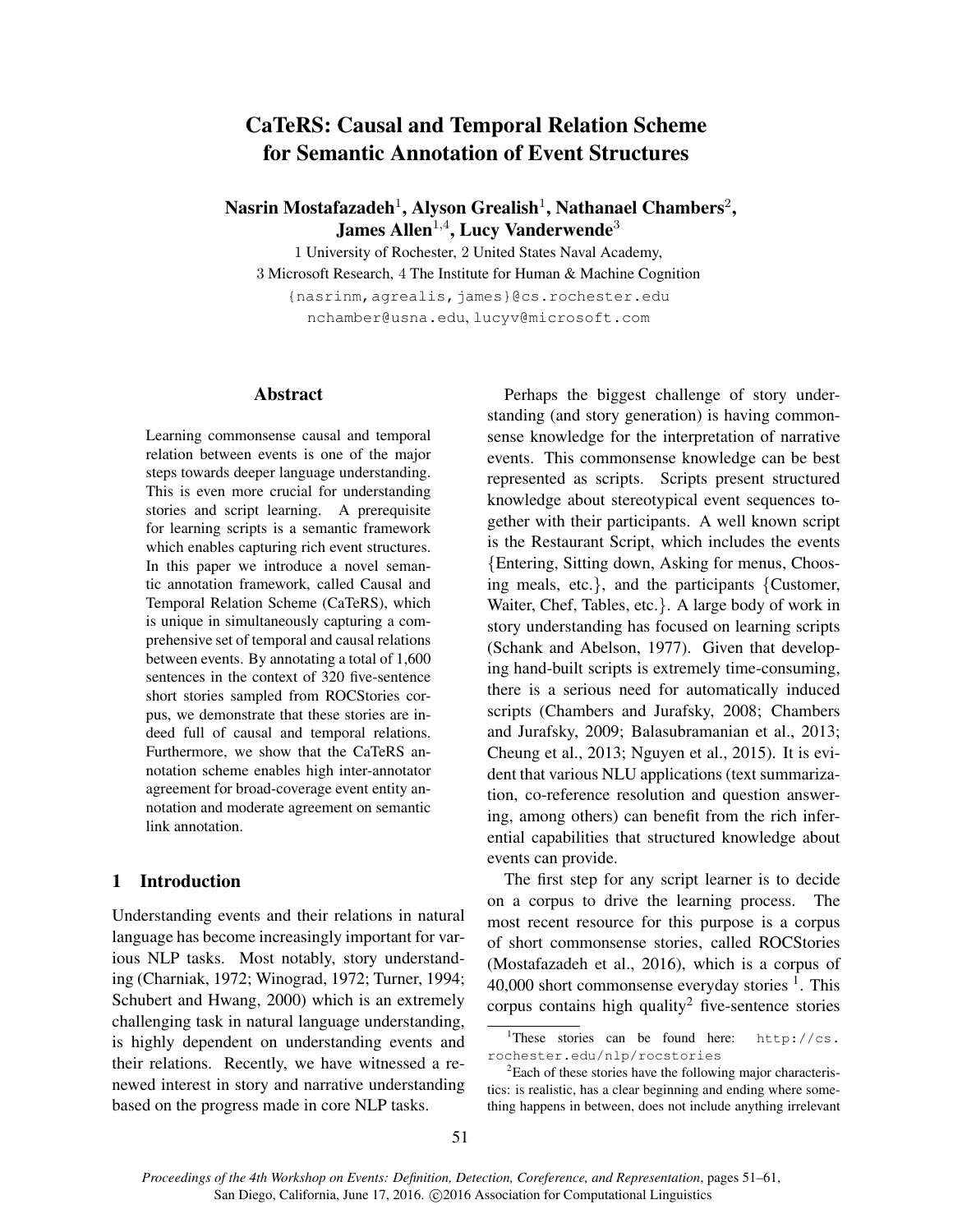that are full of stereotypical causal and temporal relations between events, making them a perfect resource for learning narrative schemas.

One of the prerequisites for learning scripts from these stories is to extract events and find inter-event semantic relations. Earlier work (Chambers and Jurafsky, 2008; Chambers and Jurafsky, 2009; Pichotta and Mooney, 2014; Rudinger et al., 2015) defines verbs as events and uses TimeML-based (Pustejovsky et al., 2003) learning for temporal ordering of events. This clearly has many shortcomings, including, but not limited to (1) not capturing a wide range of non-verbal events such as 'earthquake', (2) not capturing a more comprehensive set of semantic relations between events such as causality, which is a core relation in stories.

In this paper we formally define a new comprehensive semantic framework for capturing stereotypical event-event temporal and causal relations in commonsense stories, the details of which can be found in Sections 2-4. Using this semantic framework we annotated 320 stories sampled from ROC-Stories to extract inter-event semantic structures. Our inter-annotator agreement analysis, presented in Section 5 shows that this framework enables high event entity annotation agreement and promising inter-event relation annotation agreement. We believe that our semantic framework better suits the goals of the task of script learning and story understanding, which can potentially enable learning richer and more accurate scripts. Although this work focuses on stories, the CaTeRS annotation framework for capturing inter-event relations can be applied to other genres.

## 2 Event Entities

Our semantic framework captures the set of event entities and their pairwise semantic relations, which together form an inter-connected network of events. In this Section we define event entities and discuss their annotation process.

#### 2.1 Definition

Event is mainly used as a term referring to any situation that can happen, occur, or hold. The definition and detection of events has been a topic of interest in various NLP applications. However, there is still no consensus regarding the span of events and how they should be annotated. There has been some good progress in domain-specific annotation of events, e.g., recent Clinical TempEval task (Bethard, 2013) and THYME annotation scheme (Styler et al., 2014), however, the detection of events in broad-coverage natural language has been an ongoing endeavor in the field.

One of the existing definitions for event is provided in the TimeML annotation schema (Pustejovsky et al., 2003):

"An event is any situation (including a process or state) that happens, occurs, or holds to be true or false during some time point (punctual) or time interval (durative)."

According to this definition, adjectival states such as 'on board' are also annotated as events. As we are focused on the task of narrative structure learning, we want to capture anything that 'happens and occurs', but not including holds. Formally, we therefore define an event as follows:

"An event is any situation (including a process or state) that happens or occurs either instantaneously (punctual) or during a period of time (durative)."

In order to make the event annotation less subjective, we specifically define an event to be any lexical entry under any of the following ontology types in the TRIPS ontology<sup>3</sup> (Allen et al., 2008):

– Event-of-state: e.g., have, lack.

– Event-of-change: e.g., kill, delay, eat.

– Event-type: e.g., effort, procedure, turmoil, mess, fire.

– Physical-condition: all medical disorders and conditions, e.g., cancer, heart attack, stroke, etc.

– Occurring: e.g., happen, occur.

– Natural-phenomenon: e.g., earthquake, tsunami.

This ontology has one of the richest event hierarchies, which perfectly serves our purpose of broadcoverage event extraction.

#### 2.2 How to annotate events?

After pinpointing an event entity according to the formal definition presented earlier, one should annotate the event by selecting the corresponding span

to the core story.

<sup>3</sup>http://www.cs.rochester.edu/research/ trips/lexicon/browse-ont-lex-ajax.html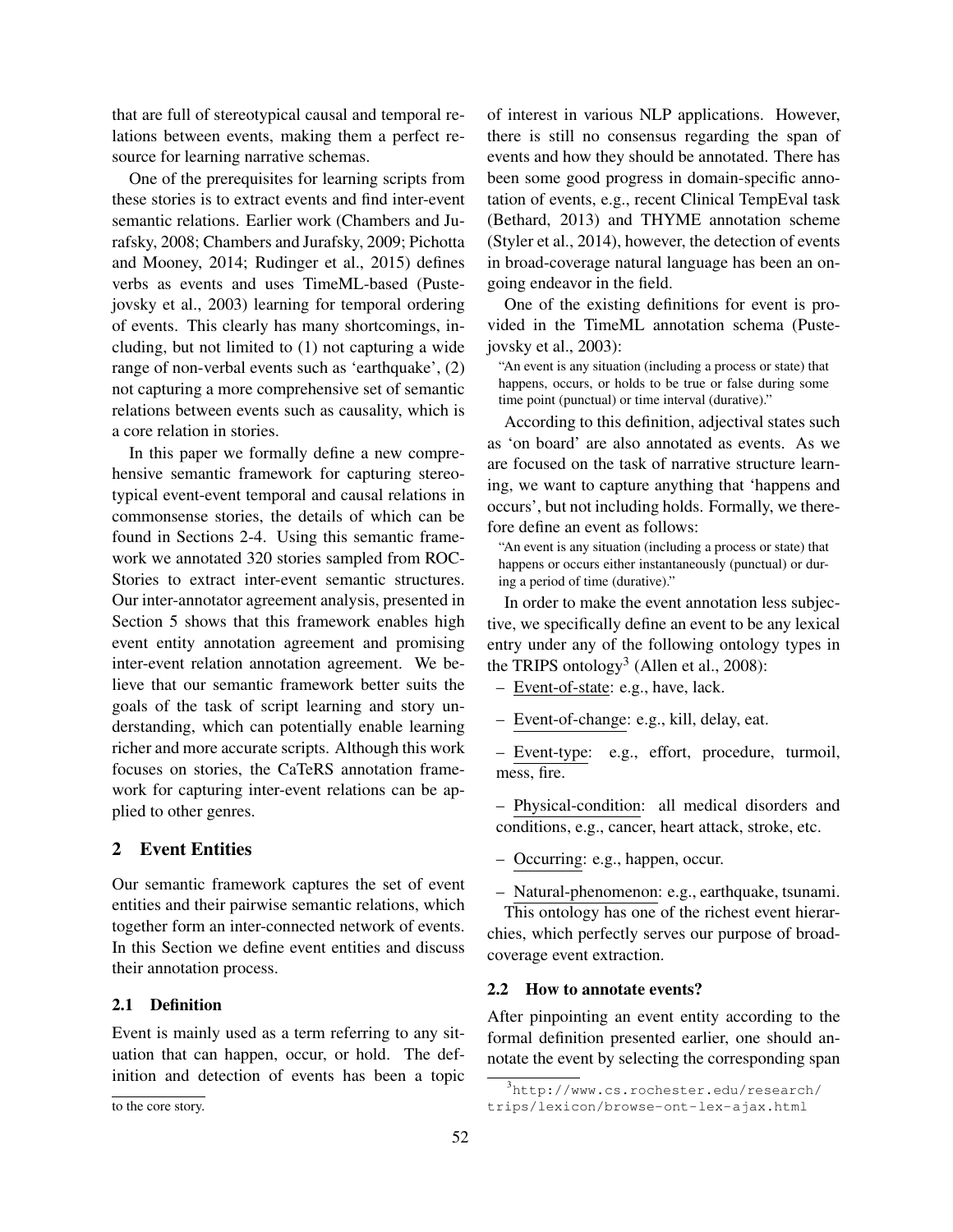in the sentence. Here, we define the event span to be the head of the main phrase which includes the complete event. For example, in the sentence 'I [climbed] the tree', we annotate 'climb', the head of the verb phrase, while the complete event is '[climb] tree' . This implies that only main events (and not their dependents) are annotated. Annotating the head word enables us to delegate the decision about adding the dependent children to a postprocess, which can be tuned per application.

Moreover, no verbs which take the role of an auxiliary verb are annotated as events. For instance, in the sentence 'She had to [change] her jeans' the main event is 'change'. For multi-word verbs such as 'turn out or 'find out', the entire span should be selected as the event. The annotators can consult lexicons such as WordNet (Miller., 1995) for distinguishing multi-word verbs from verbs with prepositional phrases adjuncts.

### 2.2.1 The Case for Embedded Events

Another important controversial issue is what to do with embedded events, where one event takes another event as its core argument (if neither of the verbs are auxiliary). For instance, consider the following example:

(1) Sam [wanted]<sub>e1</sub> to [avoid]<sub>e2</sub> any trouble, so he  $[drove]_{e3}$  slowly.

According to our event entity definition, there are three events in example 1,  $e1$  and  $e2$  and  $e3$ , all of which should be annotated. However, more complicated is the case of a main event in an embedded event construction which signals any of the semantic relations in the annotation scheme. Consider the sentence in example 2. In this sentence, there are also three events according to our definition of event entities, where (cause (die)) is an embedded event construction. In this case the verb 'cause' simply signals a causal relation between  $e1$  and  $e3$ , which will be captured by our existing semantic relation (to be described in Section 3), and so we do not annotate the verb 'cause' as an event.

Likewise, the sentence in example 3 showcases another embedded event construction, (cause (explosion)), so the event 'cause' should not be annotated.

(2) The [explosion]<sub>e1</sub> caused him to [die]<sub>e3</sub>.

(3) The [fire]<sub>e1</sub> caused an [explosion]<sub>e2</sub>.

The same rule applies to the synonyms of these verbs in addition to other verbs that signal a temporal or causal relation, including but not limited to {start, begin, end, prevent, stop, trigger}, which hereinafter we call 'aspectual verbs<sup>'4</sup>. It is important to note that the above rule for aspectual verbs can be applied only to embedded event constructions and may be overridden. Consider example 4. In this example, it is clear that the event 'prevent' plays a key semantic role in the sentence and should be annotated as an event since it is the only viable event that can be semantically connected to other events such as  $e3$ .

(4) John [prevented]<sub>e1</sub> the vase from [falling]<sub>e2</sub> off the table, I was [relieved] $_{e3}$ .

### 2.3 The Case for Copulas

A copula is a verb which links the subject of a sentence with a predicate, such as the verb 'is' which links 'this suit' to the predicate 'dark blue' in the sentence 'This suit is dark blue'. Many such constructions assign a state to something or someone which holds true for some duration. The question is what to specify as the event entity in such sentences. According to our definitions, an adjective such as 'blue' is not an event (that is, it does not occur or happen), but after many rounds of pilot annotations, we concluded that annotating the predicate adjective or predicate nominal best captures the core semantic information. Thus, the sentences 5-6 will be annotated as follows:

- (5) He was really [hungry] $_{e1}$ .
- (6) He  $[ate]_{e1}$  a juicy burger.

It is important to emphasize that annotating states such as 'hungry' as an event is only done in the case of copulas, and, for example in sentence 6, the adjective 'juicy' will not be annotated as an event.

Our annotation of light verb constructions (e.g., do, make, have) is consistent with the annotation of copulas and auxiliary verbs. Whenever the semantic contribution of the verb is minimal and the nonverb element of the construction is an event in the

<sup>&</sup>lt;sup>4</sup>These verbs are the same as aspectual events characterized by TimeML, which include 'INITIATES', 'CULMINATES', 'TERMINATES', 'CONTINUES' and 'REINITIATES'.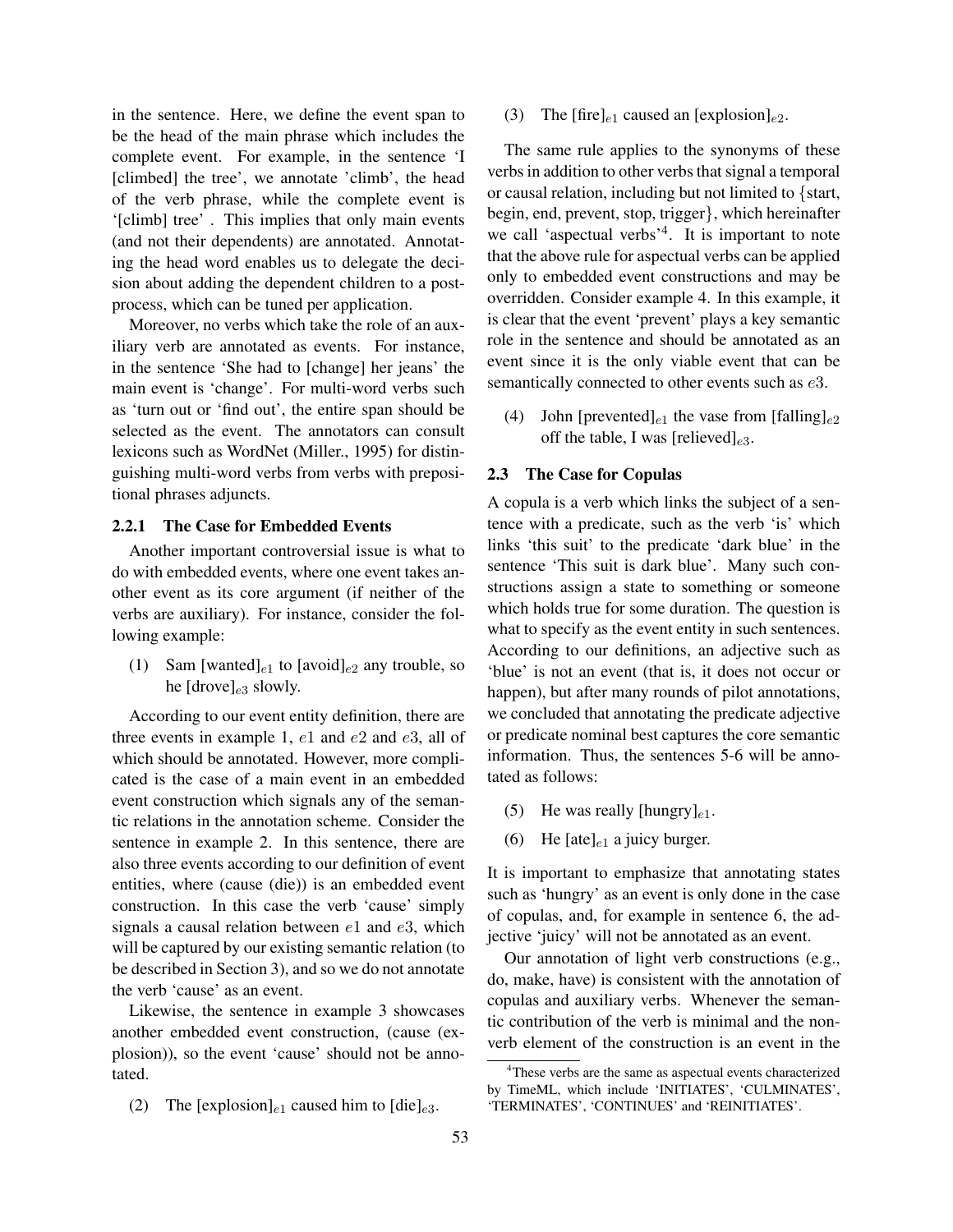TRIPS ontology, we annotate the non-verb element as the event. Thus, we annotate the noun predicate 'offer' in the sentence 'Yesterday, John made an offer to buy the house for 350,000', similarly to the way Abstract Meaning Representation (AMR) drops the light verb and promotes the noun predicate (Banarescu et al., 2013). This annotation is also close to the PropBank annotation of copulas and light verbs (Bonial et al., 2014), where they annotate the noun predicate and predicate adjective as the event; however, PropBank includes an explicit marking of the verb as either a light verb or a copula verb.

## 3 The Semantic Relations Between Event **Entities**

A more challenging problem than event entity detection is the identification of the semantic relation that holds between events. Events take place in time, hence temporal relations between events are crucial to study. Furthermore, causality plays a crucial role in establishing semantic relation between events, specifically in stories. In this Section, we provide details on both temporal and causal semantic relations.

#### 3.1 Temporal Relation

Time is the main notion for anchoring the changes of the world triggered by sequences of events. Of course having temporal understanding and temporal reasoning capabilities is crucial for many NLP applications such as question answering, text summarization and many others. Throughout the years the issue of temporal analysis and reasoning in natural language has been addressed via different approaches. Allen's Interval Algebra (Allen, 1984) is one theory for representing actions and introduces a set of 13 distinct, exhaustive, and qualitative temporal relations that can hold between two time intervals. The first three columns of Table 1 list these 13 temporal relations together with their visualization, which includes 6 main relations and their corresponding inverses –together with the 'equal' relation which does not have an inverse.

Based on Interval Algebra, a new markup language for annotating events and temporal expressions in natural language was proposed (Pustejovsky et al., 2003), named TimeML. This schema is designed to address problems in event and temporal expression markup. It covers two major tags: 'EVENT' and 'TIMEX3'. The EVENT tag is used to annotate elements in a text that represent events such as 'kill' and 'crash'. TIMEX is mainly used to annotate explicit temporal expressions, such as times, dates and durations. One of the major features introduced in TimeML was the LINK tag. These tags encode the semantic relations that exist between the temporal elements annotated in a document. The most notable LINK is TLINK: a Temporal Link representing the temporal relationship between entities (events and time expressions). This link not only encodes a relation between two entities, but also makes a partial ordering between events. There are 14 TLINK relations in TimeML, adding 'simultaneous' to the list of temporal links between events. The fourth column of Table 1 shows the correspondence between Allen relations and TimeML TLINKs. Furthermore, in the fifth column we include the THYME annotation schema (to be discussed in Section 6).

We propose a new set of temporal relations for capturing event-event relations. Our final set of temporal relations are shown in the sixth column of Table 1<sup>5</sup>. As compared with TimeML, we drop the relations 'simultaneous', 'begins' and 'ends'. 'Simultaneous' was not a part of the original Allen relations. Generally it is hard to be certain about two events occurring exactly during the same time span, starting together and ending together. Indeed, the majority of events which are presumed 'simultaneous' in TimeML annotated corpora are either (1) EVENT-TIMEX relations which are not event-event relations, or (2) wrongly annotated and should be the 'overlapping' relation, e.g., in the following sentence from TimeBank corpus the correct relation for the two events  $e1$  and  $e2$  should be 'overlap':

She [listened]<sub>e1</sub> to music while [driving]<sub>e2</sub>.

We acknowledge that having 'simultaneous' can make the annotation framework more comprehensive and may apply in few certain cases of punctual events, however, such cases are very rare in our corpus, and in the interest of a more compact and less ambiguous annotation, we did not include

<sup>&</sup>lt;sup>5</sup>Since a main temporal relation and its inverse have a reflexive relation, the annotation is carried out only on the main temporal relation.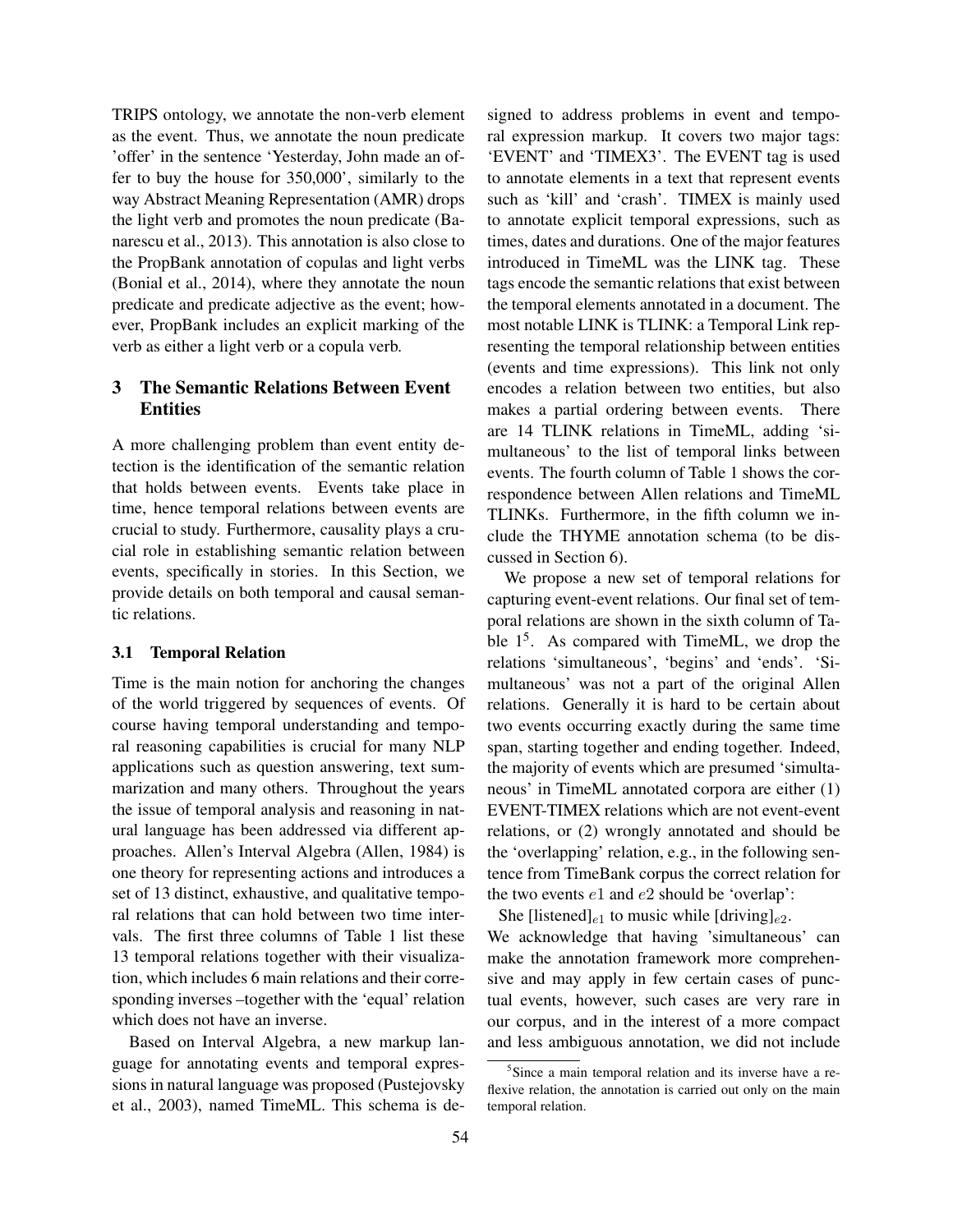| Allen        | <b>Visualization</b> | <b>Allen - Inverse</b> | <b>TimeML</b>            | <b>THYME</b>             | <b>CaTeRS</b>            |
|--------------|----------------------|------------------------|--------------------------|--------------------------|--------------------------|
| X Before Y   |                      | Y After X              | Before                   | Before                   | Before                   |
| X Meets Y    |                      | Y Is Met X             | IBefore (Immediately)    | $\overline{\phantom{a}}$ |                          |
| X Overlaps Y |                      | Y Is overlapped by X   | $\overline{\phantom{a}}$ | Overlaps                 | Overlaps                 |
| X Finishes Y |                      | Y Is finished by X     | Ends                     | Ends-on                  | ۰                        |
| X Starts Y   |                      | Y Is started by X      | <b>Begins</b>            | Begins-on                | $\overline{\phantom{a}}$ |
| X Contain Y  |                      | Y During X             | During                   | Contains                 | Contains                 |
| X Equals Y   | XY                   |                        | Identity                 | Identity                 | Identity                 |
|              |                      |                        | Simultaneous             |                          |                          |

Table 1: The correspondence of temporal relation sets of different annotation frameworks.

it. THYME also dropped 'simultaneous' for similar reasons.

As for the 'begins' and 'ends', our multiple pilot studies, indicated that these relations are more accurately captured by one of our causal relations (next subsection) or the relation 'overlaps'. We believe that our simplified set of 4 temporal relations can be used for any future broad-coverage inter-event temporal relation annotation. We also drop the temporal relation 'IBefore', given that this relation usually reflects on causal relation between two events which will be captured by our causal links.

## 3.2 Causal Relation

Research on the extraction of event relations has concerned mainly the temporal relation and timewise ordering of events. A more complex semantic relationship between events is causality. Causality is one of the main semantic relationships between events where an event (CAUSE) results in another event (EFFECT) to happen or hold. It is clear that identifying the causal relation between events is crucial for numerous applications, including story understanding. Predicting occurrence of future events is the major benefit of causal analysis, which can itself help risk analysis and disaster decision making. There is an obvious connection between causal relation and temporal relation: by definition, the CAUSE event starts 'BEFORE' the EFFECT event. Hence, predicting causality between two events also requires/results in a temporal prediction.

It is challenging to define causality in natural language. Causation, as commonly understood as a notion for understanding the world in the philosophy and psychology, is not fully predicated in natural language (Neeleman and Koot, 2012). There have been several attempts in the field of psychology for modeling causality, e.g., the counterfactual model (Lewis, 1973) and the probabilistic contrast model (Cheng and Novick, 1992). Leonard Talmy's seminal work (Talmy, 1988) in the field of cognitive linguistics models the world in terms of semantic categories of how entities interact with respect to force (Force Dynamics). These semantic categories include concepts such as the employment of force, resistance to force and the overcoming of resistance, blockage of a force, removal of blockage, and etc. Force dynamics provides a generalization over the traditional linguistic understanding of causation by categorizing causation into 'letting', 'helping', 'hindering' and etc. Wolff and Song (Wolff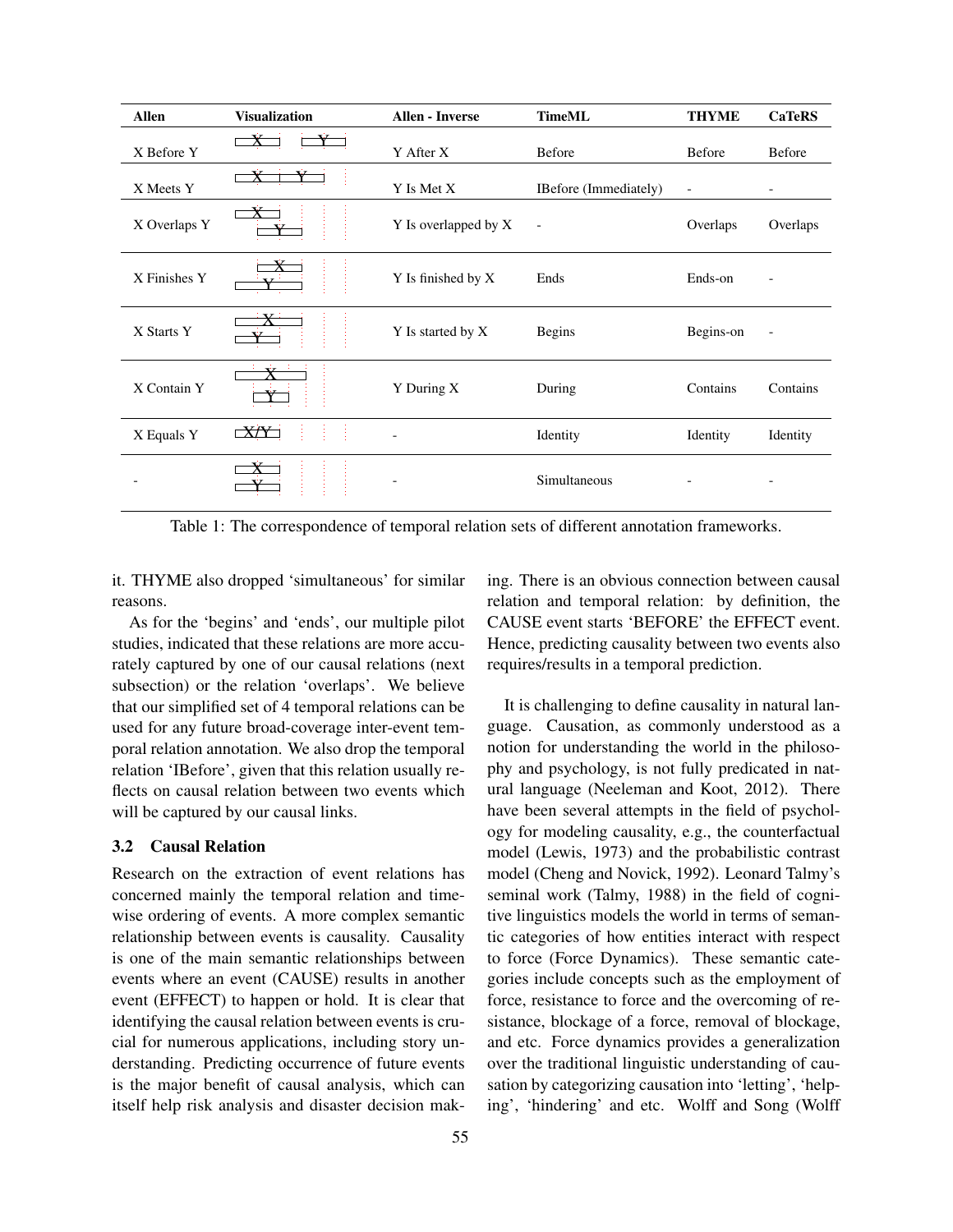and Song, 2003) base their theory of causal verbs on force dynamics. Wolff proposes (Wolff, 2007) that causation includes three main types of *causal concepts*: 'Cause', 'Enable' and 'Prevent'. These three causal concepts are lexicalized through distinctive types of verbs (Wolff and Song, 2003) which are as follows:

– Cause-type verbs: e.g. cause, start, prompt, force.

– Enable-type verbs: e.g. allow, permit, enable, help.

– Prevent-type verbs: e.g. block, prevent, hinder, restrain.

Wolff's model accounts for various ways that causal concepts are lexicalized in language and we base our annotation framework on this model. However, we will be looking at causal relation between events more from a 'commonsense reasoning' perspective than linguistic markers. We define cause, enable and prevent for commonsense cooccurrence of events, inspired by mental model theory of causality (Khemlani et al., 2014), as follows:

– A Cause B: In the context, If A occurs, B most probably occurs as a result.

– A Enable B: In the context, If A does not occur, B most probably does not occur (not enabled to occur).

 $-$  A *Prevent* B: In the context, If A occurs, B most probably does not occur as a result.

where *In the context* refers to the underlying context in which A and B occur, such as a story. This definition is in line with the definition of CAUSE and PRECONDITION presented in the RED annotation guidelines (Ikuta et al., 2014) (to be discussed in Section 6).

In order to better understand the notion of commonsense causality, consider the sentences 7-9.

- (7) Harry [fell]<sub>e1</sub> and [skinned]<sub>e2</sub> his knee.
- (8) Karla [earned] $_{e1}$  more money and finally [bought] $_{e2}$  a house.
- (9) It was [raining] $_{e1}$  so hard that it prevented me from  $[\text{going}]_{e2}^6$  to the school.

In the above three sentences, the relation between  $e1$ and e2 is 'cause', 'enable' and 'prevent' in order.

It is important to note that our scope of lexical semantic causality only captures events causing events (Davidson, 1967), however, capturing individuals as cause (Croft, 1991) is a another possible extension.

#### 3.2.1 Temporal Implications of Causality

The definition of causality implies that when A Causes B, then A should start before B in order to have triggered it. It is important to note that for durative events the temporal implication of causality is mainly about the start of the causal event, which should be before the start of the event which is caused. Consider the following example:

(10) The  $[\text{fire}]_{e1}$  [burned down]<sub>e2</sub> the house.

In this example there is a 'cause' relation between e1 and e2, where 'fire' clearly does not finish before starting of the 'burn' event. So the temporal relation between the two events is 'overlaps'. Here we conclude that when 'A cause/enable/prevent B', we know as a fact that As start is before Bs start, but there is no restriction on their relative ending. This implies that a cause relation can have any of the two temporal relations: *before* and *overlaps*.

All the earlier examples of causal concepts we explored involved an event causing another event to happen or to start (in case of a durative event). However, there are examples of causality which involve not starting but ending an ongoing event. Consider the sentence 11. In order to capture causality relations between pairs of events such as  $e1$  and  $e2$ , we introduce a *Cause-to-end* relation, which can have one of the three temporal implications: *before*, *overlaps*, and *during*. Hence, in sentence 11, the relation between e1 and e2 will be *Cause-to-end (overlap)*.

(11) The [famine]<sub>e1</sub> ended the [war]<sub>e2</sub>.

## 3.3 How to annotate semantic relations between events?

In summary, the disjunctive<sup>7</sup> set of 13 semantic relations between events in our annotation framework are as follows:

<sup>&</sup>lt;sup>6</sup>As discussed earlier, here the embedded event construction is (prevent (going)) where only the event 'going' will be annotated.

 $7$ This implies that only one of these semantic relations can be selected per each event pair.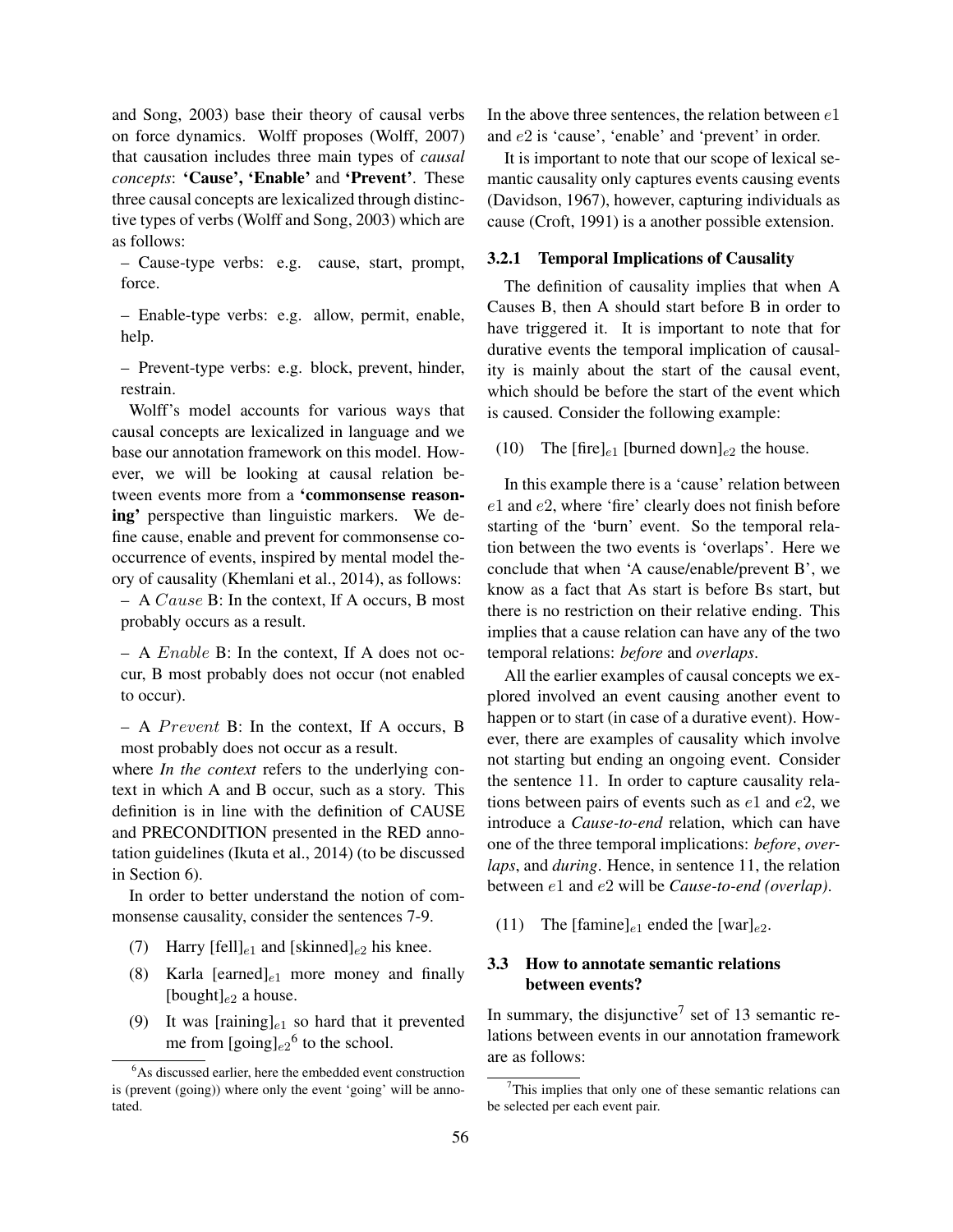

Figure 1: Semantic annotation of a sample story.

– 9 causal relations: Including 'cause (before/overlaps)', 'enable (before/overlaps)', 'prevent (before/overlaps)', 'cause-to-end (before/overlaps/during)'

– 4 temporal relations: Including 'Before', 'Overlaps', 'Contains', 'Identity'.

The semantic relation annotation between two events should start with deciding about any causal relations and then, if there was not any causal relation, proceed to choosing any existing temporal relation.

### 4 Annotating at Story level

It has been shown (Bittar et al., 2012) that temporal annotation can be most properly carried out by taking into account the full context for sentences, as opposed to TimeML, which is a surface-based annotation. The scope and goal of this paper very well aligns with this observation. We carry out the annotation at the story level, meaning that we annotate inter-event relations across the five sentences of a story. It suffices to do the event-event relation specification minimally given the transitivity of temporal relations. For example for three consecutive events e1 e2 e3 one should only annotate the 'before' relation between e1 and e2, and e2 and e3, since the 'before' relation between e1 and e3 can be inferred from the other two relations. The event-event rela-



Figure 2: Frequency of semantic links in our dataset.

tions can be from/to any sentence in the story. It is important to emphasize here that the goal of annotation is to capture commonsensical relations between events, so the annotation effort should be driven by intuitive commonsensical relation one can pinpoint throughout a story.

Consider an example of a fully annotated story shown in Figure 1. As you can see, all of the semantic annotations reflect commonsense relation between events given the underlying story, e.g., 'cracked a joke' *cause-before* 'embarrassed'.

## 5 Annotated Dataset Analysis

We randomly sampled 320 stories (1,600 sentences) from the ROCStories Corpus. This set covers a variety of everyday stories, with titles ranging from 'got a new phone' to 'Left at the altar'. We provided our main expert annotator with the annotation guidelines, with the task of annotating each of the 320 stories at story level. The annotation task was set up on Brat tool<sup>8</sup>. On average, annotation time per story was 11 minutes. These annotations can be found through http://cs.rochester. edu/nlp/rocstories/CaTeRS/.

#### 5.1 Statistics

Overall, we have annotated 2,708 event entities and 2,715 semantic relations. Figure 2 depicts the distribution of different semantic relations in our annotation set. For this Figure we have removed any semantic relations with frequency less than 5. As you can see, the temporal relation *before* is the most common relation, which reflects on the natural reporting of the sequence of events throughout a

<sup>8</sup>http://brat.nlplab.org/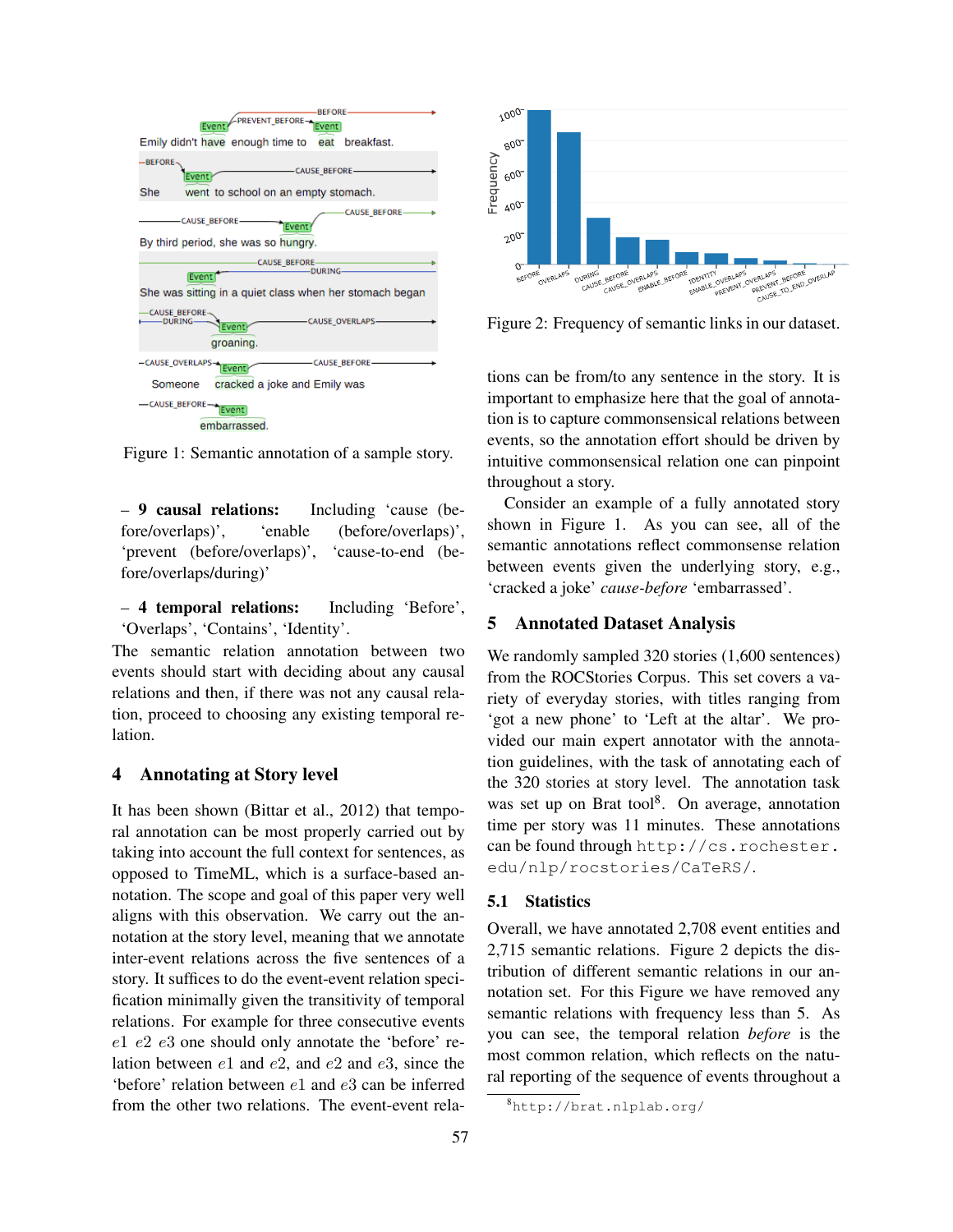story. There are overall 488 various causal links, the most frequent of which is *cause-before*. Given these statistics, it is clear that capturing causality along with temporal aspects of stories is crucial.

Our annotations also enable some deeper analysis of the narrative flow of the stories. One major question is if the text order of events appearing in consecutive sentences mirrors the real-world order of events. Although the real-world order of events is more complex than just a sequence of *before* relations, we can simplify our set of semantic links to make an approximation: we count the number of links (from any<sup>9</sup> type) which connect an event entity appearing in position  $X$  to an event entity appearing in position  $X - i$ . We found that temporal order does not match the text order 23% of the time. This reinforces the quality of the narrative flow in the ROCStories corpus. Moreover, 23% is statistically significant enough to motivate the requirement for temporal ordering models for these stories.

#### 5.2 Inter-annotator Agreement

In order to compute inter-annotator agreement on our annotation framework, we shared one batch of 20 stories between four expert annotators. Our annotation task consists of two subtasks: (1) entity span selection: choosing non-overlapping event entity spans for each story, (2) semantic structure annotation: building a directed graph (most commonly connected) on top of the entity spans.

#### 5.2.1 Agreement on Event Entities

Given that there are no prefixed set of event entity spans for straight-forward computation of interannotator agreement, we do the following: among all the annotators, we aggregate the spans of the annotated event entity as the annotation object (Artstein and Poesio, 2008). Then, if there exists a span which is not annotated by one of the coders (annotators) it will be labeled as 'NONE' for its category. The agreement according to Fleiss's Kappa  $\kappa = 0.91$ , which shows substantial agreement on event entity annotation. Although direct comparison of  $\kappa$  values is not possible, as a point of reference, the event span annotation of the most recent clinical TempEval (Bethard et al., 2015) was 0.81.

#### 5.2.2 Agreement on Semantic Links

Decisions on semantic links are dependent on two things (1) decisions on event entities; (2) the decision about the other links. Hence, the task of annotating event structures is in general a hard task. In order to relax the dependency on event entities, we fix the set of entities to be the ones that all annotators have agreed on. Following the other discourse structure annotation tasks such as Rhetorical Structure Theory (RST), we aggregate all the relations captured by all annotators as the annotation object, then labeling 'NONE' as the category for coders who have not captured this relation. The agreement according to Fleiss's Kappa  $\kappa = 0.49$  without applying basic closure and  $\kappa = 0.51$  with closure<sup>10</sup>, which shows moderate agreement. For reference, the agreement on semantic link annotation in the most recent clinical TempEval was 0.44 without closure and 0.47 with closure.

#### 6 Related Work

One of the most recent temporal annotation schemas is Temporal Histories of Your Medical Event (THYME) (Styler et al., 2014). This annotation guideline was devised for the purpose of establishing timelines in clinical narratives, i.e. the free text portions contained in electronic health records. In their work, they combine the TimeML annotation schema with Allen Interval Algebra, identifying the five temporal relations BEFORE, OVERLAP, BEGINS-ON, ENDS-ON, and CONTAINS. Of note is that they adopt the notion of narrative containers (Pustejovsky and Stubbs, 2011), which are time slices in which events can take place, such as DOC-TIME (time of the report) and before DOCTIME. As such, the THYME guideline focuses on ordering events with respect to specific time intervals, while in our work, we are only focused on the relation between two events, without concern for ordering. Their simplification of temporal links is similar to ours, however, our reasoning for simplification takes

<sup>&</sup>lt;sup>9</sup>This is based on the fact that any relation such as 'A enablebefore B' or 'A overlaps B' can be naively approximated to 'A before B'.

<sup>&</sup>lt;sup>10</sup>Temporal closure (Gerevini et al., 1995) is a reasoning for deriving explicit relations to implicit relations, applying rules such as transitivity.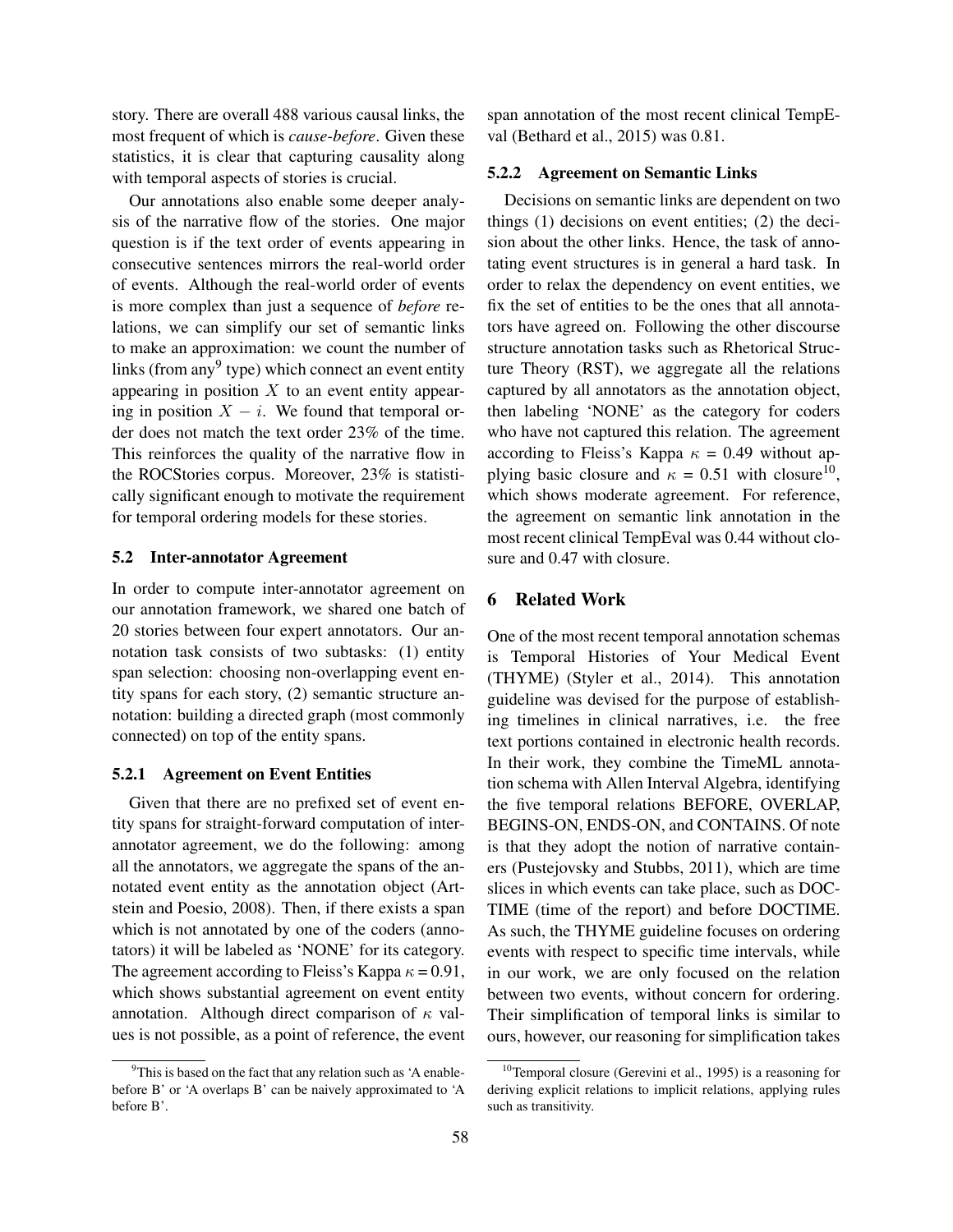into account the existence of causality, which is not captured by THYME.

Causality is a notion that has been widely studied in psychology, philosophy, and logic. However, precise modeling and representation of causality in NLP applications is still an open issue. A formal definition of causality in lexical semantics can be found in (Hobbs, 2005). Hobbs introduces the notion of "causal complex", which refers to some collection of eventualities (events or states) for which holding or happening entails the happening of effect. In part, our annotation work is motivated to learn what the causal complexes are for a given event or state. The Penn Discourse Tree Bank (PDTB) corpus (Prasad et al., 2008) addresses the annotation of causal relations, annotating semantic relations that hold between exactly two Abstract Objects (called Arg1 and Arg2), expressed either explicitly via lexical items or implicitly via adjacency in discourse. In this paper, we present a semantic framework that captures both explicit and implicit causality, but no constraint of adjacency is imposed, allowing commonsense causality to be captured at the inter-sentential level (story).

Another line of work annotates temporal and causal relations in parallel (Steven Bethard and Martin, 2008). Bethard et al. annotated a dataset of 1,000 conjoined-event temporal-causal relations, collected from Wall Street Journal corpus. Each event pair was annotated manually with both temporal (BEFORE, AFTER, NO-REL) and causal relations (CAUSE, NO-REL). For example, sentence 12 is an entry in their dataset. This dataset makes no distinction between various types of causal relation.

(12) Fuel tanks had leaked and contaminated the soil. - (leaked BEFORE contaminated) - (leaked CAUSED contaminated).

A recent work (Mirza and Tonelli, 2014) has proposed a TimeML-style annotation standard for capturing causal relations between events. They mainly introduce 'CLINK', analogous to 'TLINK' in TimeML, to be added to the existing TimeML link tags. Under this framework, Mirza et al (Mirza and Tonelli, 2014) annotates 318 CLINKs in TempEval-3 TimeBank. They only annotate explicit causal relations signaled by linguistic markers, such as {because of, as a result of, due to, so, therefore, thus}. Another relevant work is Richer Event Descriptions (RED) (Ikuta et al., 2014), which combines event coreference and THYME annotations, and also introduces cause-effect annotation in adjacent sentences to achieve a richer semantic representation of events and their relations. RED also distinguishes between 'PRECONDITION' and 'CAUSE', similarly to our 'ENABLE' and 'CAUSE' relations. These can be in the context of BEFORE or OVERLAP, but they do not include PREVENT and CAUSE-TO-END. Our set of comprehensive 9 causal relations distinguishes between various temporal implications, not covered by any of the related work.

### 7 Conclusion

In this paper we introduced a novel framework for semantic annotation of event-event relations in commonsense stories, called CaTeRS. We annotated 1,600 sentences throughout 320 short stories sampled from ROCStories corpus, capturing 2,708 event entities and 2,715 semantic relations, including 13 various types of causal and temporal relations. This annotation scheme is unique in capturing both temporal and causal inter-event relations. We show that our annotation scheme enables high inter-annotator agreement for event entity annotation. This is due to our clear definition of events which (1) is linked to lexical entries in TRIPS ontology, removing problems caused by each annotator devising his or her own notion of event, (2) captures only the head of the underlying phrase.

Our inter-annotator analysis of semantic link annotation shows moderate agreement, competitive with earlier temporal annotation schemas. We are planning to improve the agreement on semantic links even further by setting up two-stage expert annotation process, where we can pair annotators for resolving disagreements and modifying the annotation guideline. A comprehensive study of temporal and causal closure in our framework is a future work.

We believe that our semantic framework for temporal and causal annotation of stories can better model the event structures required for script and narrative structure learning. Although this work focuses on stories, our annotation framework for cap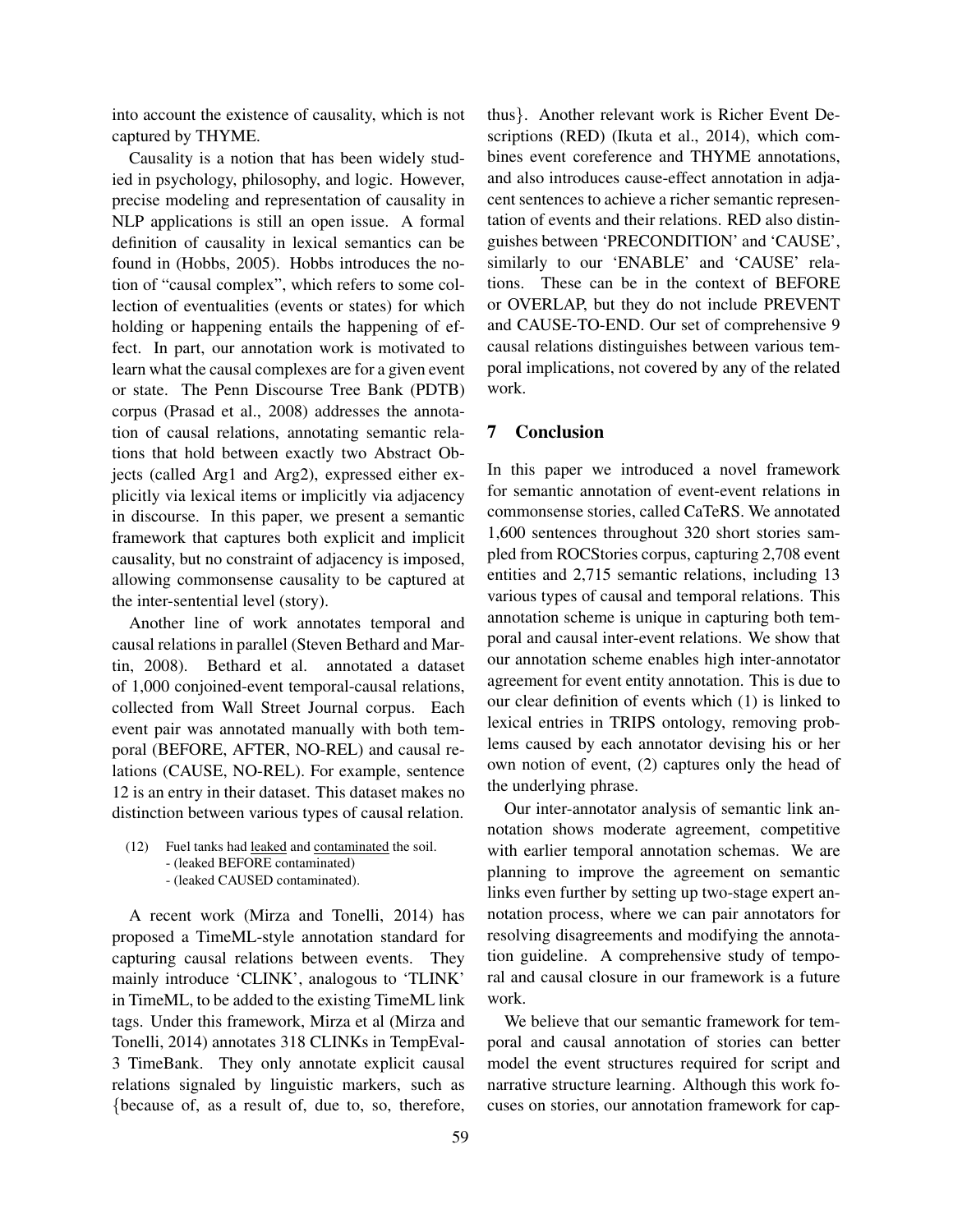turing inter-event relations can be applicable to other genres. It is important to note that this framework is not intended to be a comprehensive analysis of all temporal and causal aspects of text, but rather we focus on those temporal and causal links that support learning stereotypical narrative structures. As with any annotation framework, this framework will keep evolving over time, the updates of which can be followed through http://cs.rochester. edu/nlp/rocstories/CaTeRS/.

## Acknowledgments

We thank Martha Palmer and the anonymous reviewers for their invaluable and extensive comments on this paper. This work was supported in part by Grant W911NF-15-1-0542 with the US Defense Advanced Research Projects Agency (DARPA), the Army Research Office (ARO) and Office of Naval Research (ONR).

### **References**

- James F. Allen, Mary Swift, and Will de Beaumont. 2008. Deep semantic analysis of text. In *Proceedings of the 2008 Conference on Semantics in Text Processing*, STEP '08, pages 343–354, Stroudsburg, PA, USA. Association for Computational Linguistics.
- James F. Allen. 1984. Towards a general theory of action and time. *Artif. Intell.*, 23(2):123–154, July.
- Ron Artstein and Massimo Poesio. 2008. Inter-coder agreement for computational linguistics. *Comput. Linguist.*, 34(4):555–596, December.
- Niranjan Balasubramanian, Stephen Soderland, Oren Etzioni Mausam, and Oren Etzioni. 2013. Generating coherent event schemas at scale. In *EMNLP*, pages 1721–1731.
- Laura Banarescu, Claire Bonial, Shu Cai, Madalina Georgescu, Kira Griffitt, Ulf Hermjakob, Kevin Knight, Philipp Koehn, Martha Palmer, and Nathan Schneider. 2013. Abstract meaning representation for sembanking.
- Steven Bethard, Leon Derczynski, Guergana Savova, James Pustejovsky, and Marc Verhagen. 2015. Semeval-2015 task 6: Clinical tempeval. In *Proceedings of the 9th International Workshop on Semantic Evaluation (SemEval 2015)*, pages 806–814, Denver, Colorado, June. Association for Computational Linguistics.
- Steven Bethard. 2013. Cleartk-timeml: A minimalist approach to tempeval 2013. In *Second Joint Conference*

*on Lexical and Computational Semantics (\*SEM), Volume 2: Proceedings of the Seventh International Workshop on Semantic Evaluation (SemEval 2013)*, pages 10–14, Atlanta, Georgia, USA. Association for Computational Linguistics.

- Andr Bittar, Caroline Hagge, Vronique Moriceau, Xavier Tannier, and Charles Teissdre. 2012. Temporal annotation: A proposal for guidelines and an experiment with inter-annotator agreement. In Nicoletta Calzolari (Conference Chair), Khalid Choukri, Thierry Declerck, Mehmet Uur Doan, Bente Maegaard, Joseph Mariani, Asuncion Moreno, Jan Odijk, and Stelios Piperidis, editors, *Proceedings of the Eight International Conference on Language Resources and Evaluation (LREC'12)*, Istanbul, Turkey, may. European Language Resources Association (ELRA).
- Claire Bonial, Julia Bonn, Kathryn Conger, Jena D. Hwang, and Martha Palmer. 2014. Propbank: Semantics of new predicate types. In Nicoletta Calzolari (Conference Chair), Khalid Choukri, Thierry Declerck, Hrafn Loftsson, Bente Maegaard, Joseph Mariani, Asuncion Moreno, Jan Odijk, and Stelios Piperidis, editors, *Proceedings of the Ninth International Conference on Language Resources and Evaluation (LREC'14)*, Reykjavik, Iceland, may. European Language Resources Association (ELRA).
- Nathanael Chambers and Daniel Jurafsky. 2008. Unsupervised learning of narrative event chains. In Kathleen McKeown, Johanna D. Moore, Simone Teufel, James Allan, and Sadaoki Furui, editors, *ACL*, pages 789–797. The Association for Computer Linguistics.
- Nathanael Chambers and Dan Jurafsky. 2009. Unsupervised learning of narrative schemas and their participants. In *Proceedings of the Joint Conference of the 47th Annual Meeting of the ACL and the 4th International Joint Conference on Natural Language Processing of the AFNLP: Volume 2 - Volume 2*, ACL '09, pages 602–610, Stroudsburg, PA, USA. Association for Computational Linguistics.
- Eugene Charniak. 1972. Toward a model of children's story comprehension. December.
- Patricia W. Cheng and Laura R. Novick. 1992. Covariation in natural causal induction. *Psychological Review*, 99(2):365382.
- Jackie Cheung, Hoifung Poon, and Lucy Vanderwende. 2013. Probabilistic frame induction. In *ACL*.
- William. Croft. 1991. *Syntactic categories and grammatical relations : the cognitive organization of information / William Croft*. University of Chicago Press Chicago.
- Donald Davidson. 1967. Causal relations. *Journal of Philosophy*, 64(21):691–703.